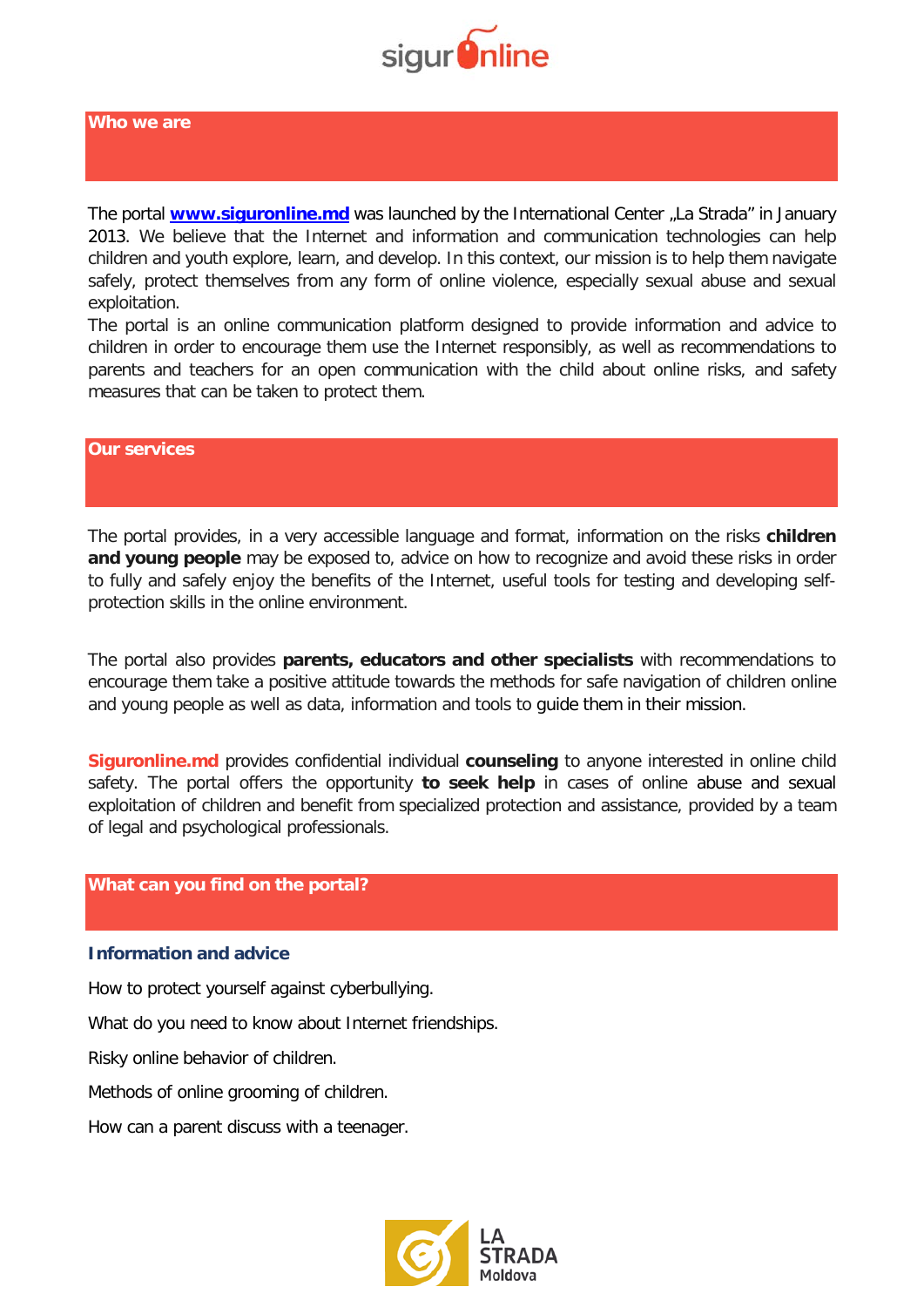

The portal also includes:

- Thematic articles
- Tutorials and video spots
- Tests
- Real-life stories
- Column "Questions-Answers"

**Individual counseling** on different aspects of children' safe use of the Internet. To contact the Siguronline Counselor and solve the problems faced online, you can use:

- Online chat;
- E-mail;

**Help** – the possibility of online direct referral of cases of online abuse and sexual exploitation to ensure child protection and facilitating access to free legal and psychological assistance. You can use:

- Online chat;
- E-mail;
- Online reporting option.

**Most common questions asked by children**

- How do I restore access to my account?
- What can I do when someone stole my personal information and photos?
- What to do if I received a message with pornographic images from an unknown person?
- What to do if I am asked to share pictures of me?
- Can I delete something I posted?
- How do I block the unknown people who enter my profile and write comments to my pictures?
- How can I block people I do not want to communicate with?
- What to do if someone has created a fake profile using my name and picture?
- How can I find out if the friend I communicate with online is trustworthy?
- What can I do if I am being harassed online?

# **Most common questions asked by parents**

- What actions can I take in order to ensure the safety of my child on the Internet?
- How do I teach my child avoid the risks?
- What can I do to prevent the child from having access to the violent content of cartoons on YouTube?
- How to install Parental Control Application?

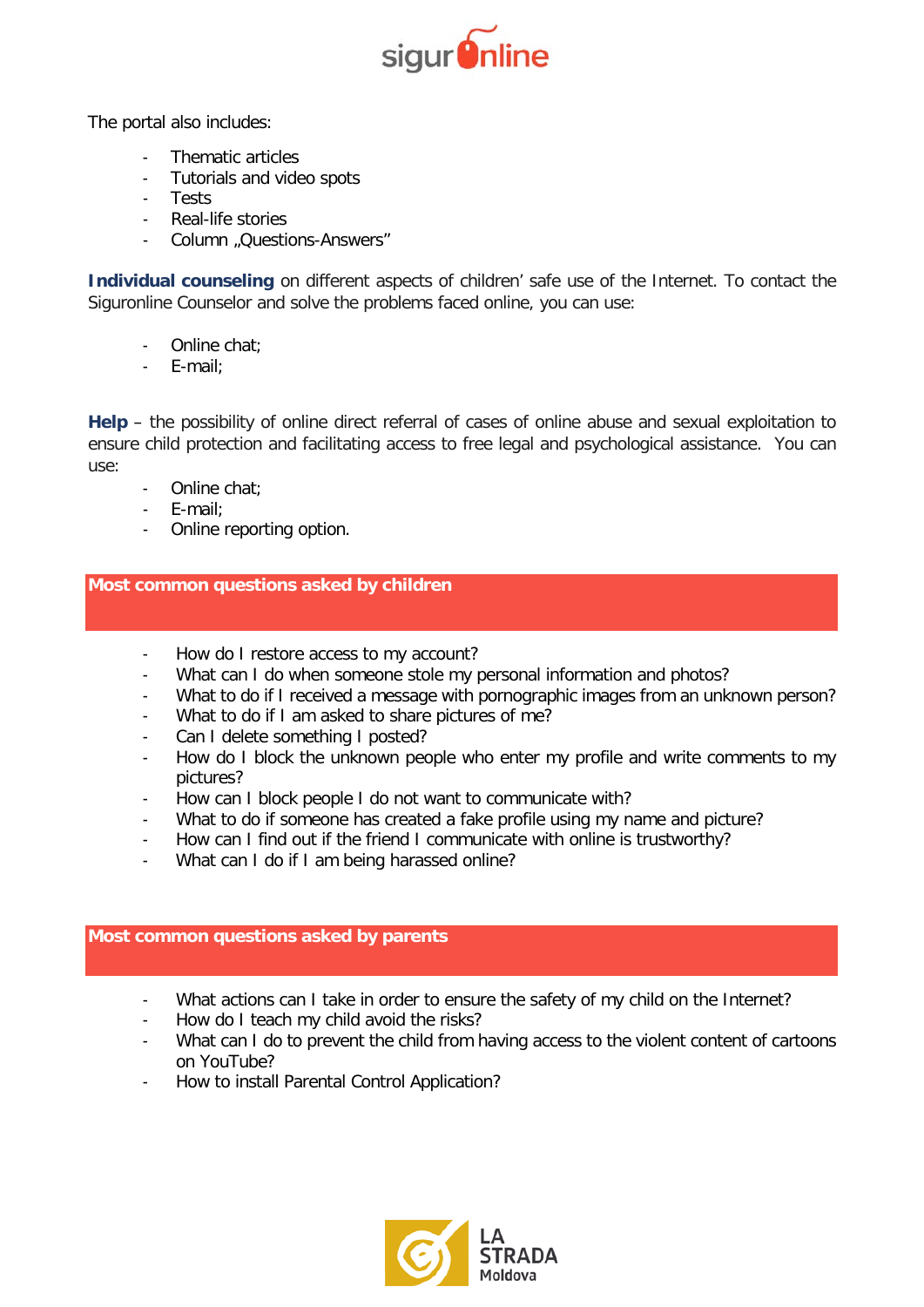

# **In which cases you can call the Siguronline consultant?**

- You know about a chat conversation between an adult and a child, the adult asking the child to meet in the real life;
- You know about a chat conversation between an adult and a child, the adult asking the child to have sexual contact with him;
- You know about a chat conversation between an adult and a child, the adult asking the child to send intimate photos of him/her or his/her schoolmates via Internet;
- You know about cases when children share or post intimate photos of him/her or his/her schoolmates via Internet:
- When a child is cyberbullied, receives humiliating messages or is threatened online;
- When child's photos were taken and published without his/her consent.



Starting with the first year of launch of the platform, the number of counseling practically doubles. Many of our visitors tell us that they visited the platform following other peers' recommendation, which makes us believe that more and more children are becoming more aware of the importance of safe Internet use, and siguronline.md is proving to be a useful and reliable tool (Figure 1).

In 2018 and the first half of 2019, the number of requests decreases in quantitative terms. There is a tendency for the requests that are strictly related to the specifics of the platform and the services it offers to the beneficiaries (Figure 1). Of the total number of requests, 63% are complaints from children.

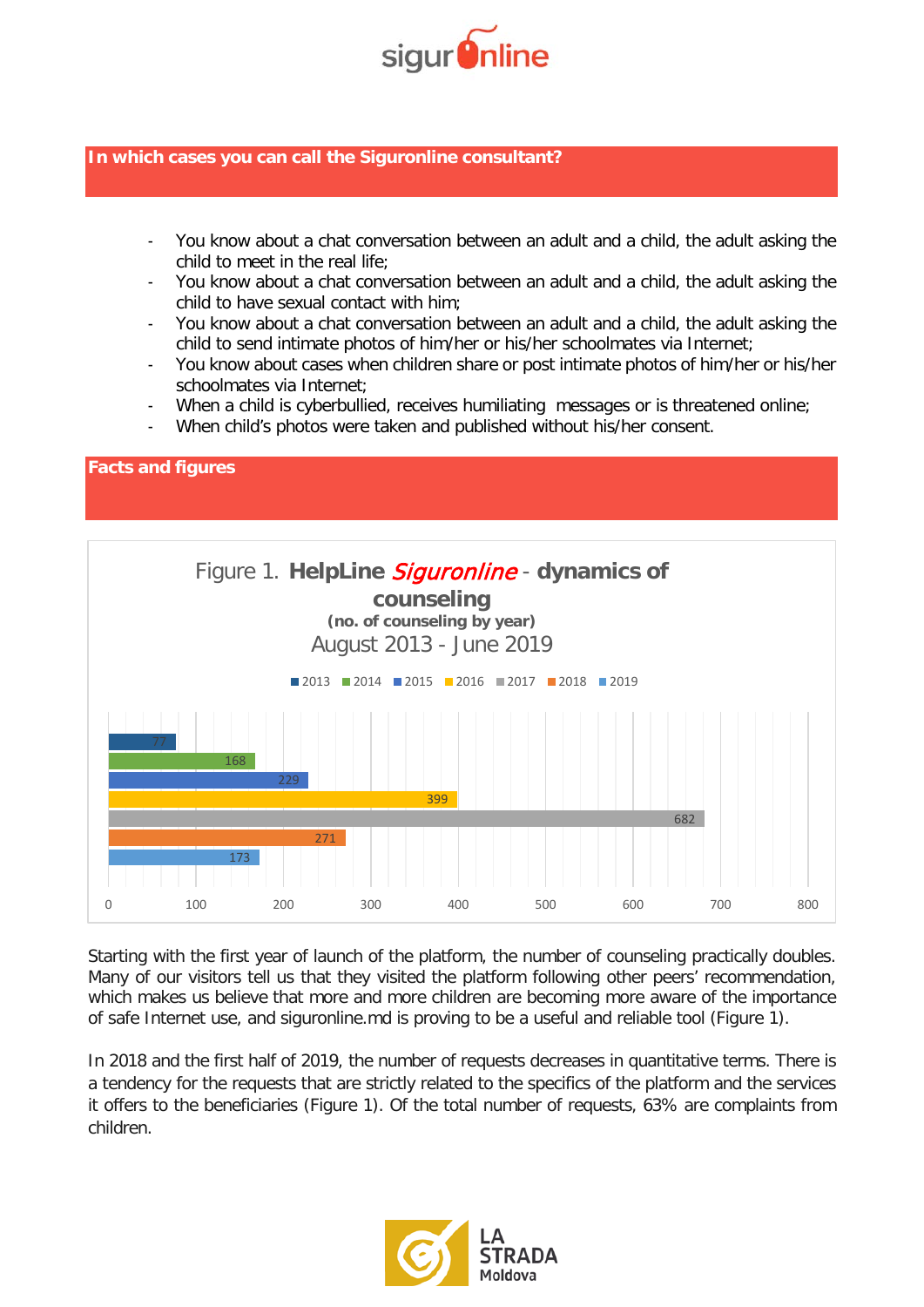



In the first half of 2019, it is noticeable that the number of requests related to Profile Safety Issue are considerably decreased. If in previous years children and young people were constantly addressing questions about passwords and confidentiality settings, in 2019 beneficiaries are increasingly asking safety and behavioral questions (Profile Safety Issue, Figure 2).

Cyberbullying remains a current problem among children. They address each time with the request to be helped to stop aggressive behaviors of other users, confessing the emotions and feelings they have. Online sexual abuse shows alarming figures for 6 months in 2019 compared to other periods of previous years. Children become victims of sexual abuse as a result of sexual content being sent, then being manipulated and / or blackmailed by abusive people. Also, complaints about online sexual abuse were reported by Romanian children which were subsequently redirected for help to specialized services in their country.

There are quite a big number of *General Information* questions. Both children and parents are interested in the services provided by the www.siguronline.md platform, as well as more specific information about some online tests and informative articles about online safety.

Comparing to 2016 and 2017, considerably decreases requests in the category "Others". This shows that the beneficiaries have good knowledge about the specific questions they can address to the Siguronline consultant.